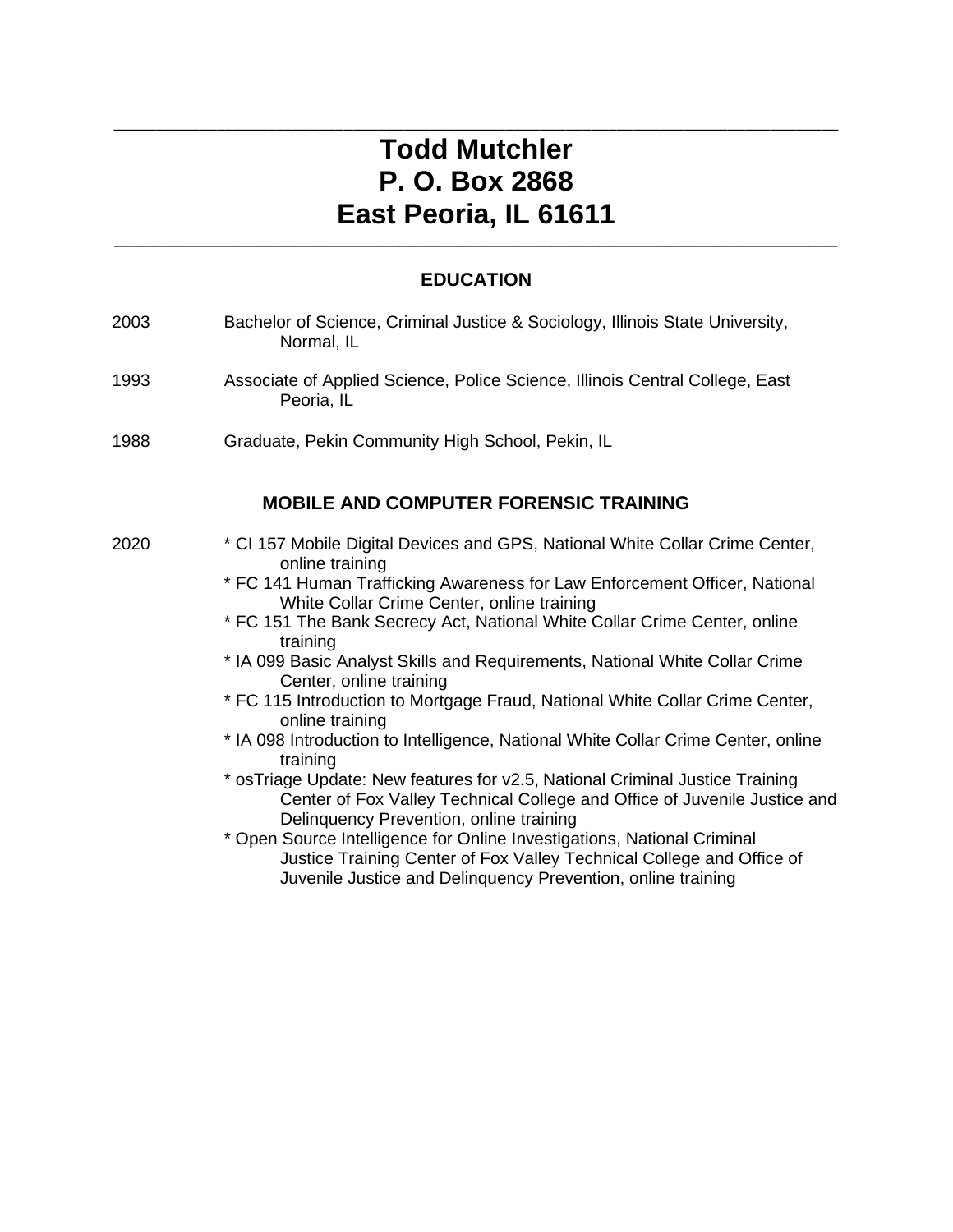- 2019 \* Mobile Device Forensics, International Association of Computer Investigative Specialists, online training
	- \* CI 220 Investigating Incidents involving UAV's, National White Collar Crime Center, online training
	- \* Seizing Mobile Devices Part 1, National Criminal Justice Training Center of Fox Valley Technical College and Office of Juvenile Justice and Delinquency Prevention, online training
	- \* Seizing Mobile Devices Part 2, National Criminal Justice Training Center of Fox Valley Technical College and Office of Juvenile Justice and Delinquency Prevention, online training
	- \* Technology Facilitated Child Abuse Investigations, National Criminal Justice Training Center of Fox Valley Technical College and Office of Juvenile Justice and Delinquency Prevention, online training
	- \* Digital Evidence Part 1, National Criminal Justice Training Center of Fox Valley Technical College and Office of Juvenile Justice and Delinquency Prevention, online training
	- \* Digital Evidence Part 2, National Criminal Justice Training Center of Fox Valley Technical College and Office of Juvenile Justice and Delinquency Prevention, online training
	- \* Technology Facilitated Crimes Against Children, National Criminal Justice Training Center of Fox Valley Technical College and Office of Juvenile Justice and Delinquency Prevention, online training
	- \* DF091 Encryption, National White Collar Crime Center, online training
	- \* PT100 Introducing Digital Evidence in Court, National White Collar Crime Center, online training
	- \* PT152 Search Warrants & Digital Evidence, National White Collar Crime Center, online training
	- \* Cloud Combat and Law Enforcement Access to Overseas Data, National White Collar Crime Center, online training
	- \* FC160 Elder Abuse Guide for Law Enforcement, National White Collar Crime Center, online training
	- \* CI108 Cyberstalking, National White Collar Crime Center, online training
	- \* CI106 Apple Introduction, National White Collar Crime Center, online training
	- \* CI151 First Responders and Digital Evidence, National White Collar Crime Center, online training
	- \* CI103 Introduction to Cell Phone Investigations, National White Collar Crime Center, online training
	- \* CI100 Introduction to Computer Networks, National White Collar Crime Center, online training
	- \* CI091 Introduction to Previewing, National White Collar Crime Center, online training
	- \* CI152 Search Warrants and Digital Evidence, National White Collar Crime Center, online training
	- \* CI131 Social Media Basics, National White Collar Crime Center, online training
	- \* CI104 Virtual Currency National White Collar Crime Center, online training
	- \* CS 100 Introduction to Computer Networks, National White Collar Crime Center, online training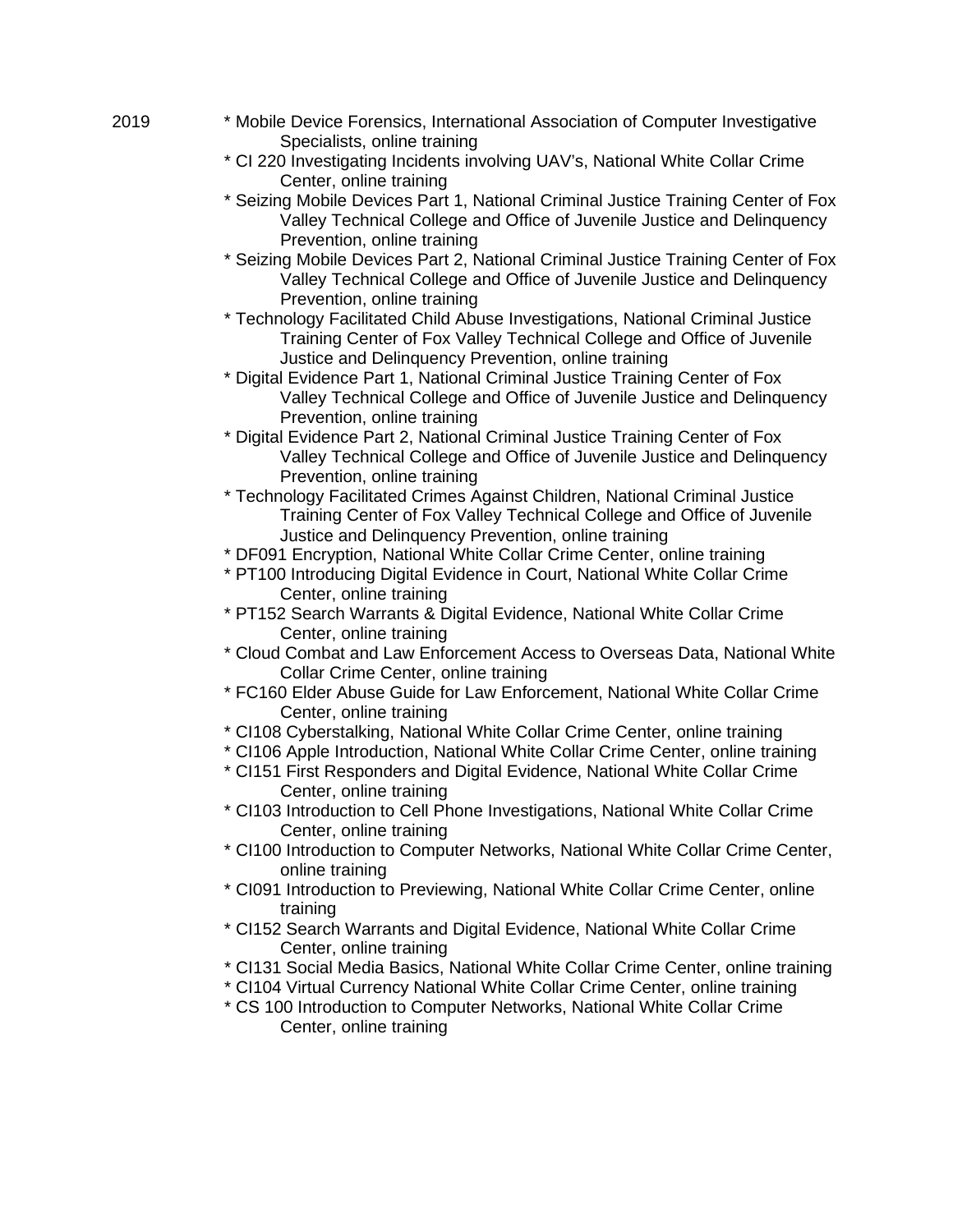| 2018 | * Axiom Examinations - AX200, Magnet Forensics, online training<br>* ICAC BitTorrent Investigations, National Criminal Justice Training<br>Center of Fox Valley Technical College and Office of Juvenile<br>Justice and Delinquency Prevention, online training<br>* ICAC Online Ads Investigations, National Criminal Justice Training Center of<br>Fox Valley Technical College and Office of Juvenile Justice and<br>Delinquency Prevention, Naperville, IL<br>* BitTorrent File Sharing Perspectives, Office of Juvenile Justice and<br>Delinquency Prevention, online training<br>* CI101 Understanding Digital Footprints, National White Collar Crime Center,<br>online training<br>* Social Networking Sites, Public Agency Training Council, online training<br>* Cellular Records Analysis and Mapping, Public Agency Training Council,<br>online training<br>* Social Networking Sites, Public Agency Training Council, online training<br>* Smartphone Technology and Forensics (+SMART), Public Agency Training<br>Council                                                                                                                                                                                                                                                                                                                                                                                                                                                                                                                                                                                                                                                                                                  |
|------|------------------------------------------------------------------------------------------------------------------------------------------------------------------------------------------------------------------------------------------------------------------------------------------------------------------------------------------------------------------------------------------------------------------------------------------------------------------------------------------------------------------------------------------------------------------------------------------------------------------------------------------------------------------------------------------------------------------------------------------------------------------------------------------------------------------------------------------------------------------------------------------------------------------------------------------------------------------------------------------------------------------------------------------------------------------------------------------------------------------------------------------------------------------------------------------------------------------------------------------------------------------------------------------------------------------------------------------------------------------------------------------------------------------------------------------------------------------------------------------------------------------------------------------------------------------------------------------------------------------------------------------------------------------------------------------------------------------------------------------|
| 2017 | * C110 The Dark Web, National White Collar Crime Center, online training<br>* CC225 Apple iDevice Forensics, National White Collar Crime Center,<br>St. Louis, MO<br>* CC215 Macintosh Triage and Imaging, National White Collar Crime Center,<br>St. Louis, MO<br>* CC315 Windows Artifacts, National White Collar Crime Center, Naperville, IL.<br>* Understanding Wireless Networks, National Criminal Justice Training Center<br>Of Fox Valley Technical College and Office of Juvenile Justice and<br>Delinquency Prevention, online training<br>* Domain Names, National Criminal Justice Training Center of Fox Valley<br>Technical College and Office of Juvenile Justice and Delinquency<br>Prevention, online training<br>* Tools and IP Address Examinations, National Criminal Justice Training Center<br>of Fox Valley Technical College and Office of Juvenile Justice and<br>Delinquency Prevention, online training<br>* Roundup Suite of Tools, National Criminal Justice Training Center of Fox Valley<br>Technical College and Office of Juvenile Justice and Delinquency<br>Prevention, online training<br>* iCloud Technology, National Criminal Justice Training Center of Fox Valley<br>Technical College and Office of Juvenile Justice and Delinquency<br>Prevention, online training<br>* Peer to Peer Network Investigations, National Criminal Justice Training Center<br>of Fox Valley Technical College and Office of Juvenile Justice and<br>Delinquency Prevention, online training<br>* Introduction to Peer to Peer Network Investigations, National Criminal Justice<br>Training Center of Fox Valley Technical College and Office of Juvenile<br>Justice and Delinquency Prevention, online training |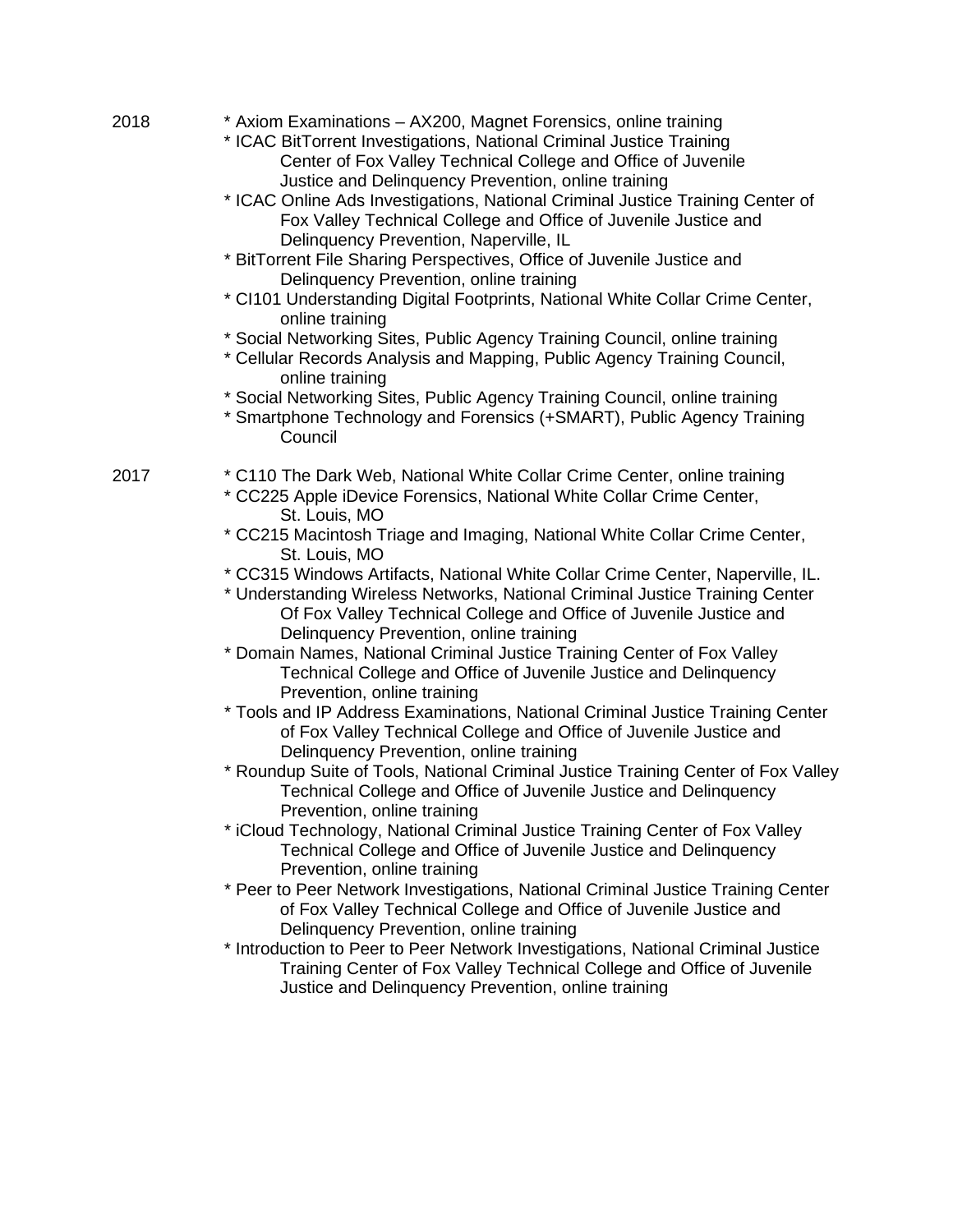| 2016 | * Finding iCloud Artifacts in Smartphones, National White Collar Crime Center,<br>online training                                                                               |
|------|---------------------------------------------------------------------------------------------------------------------------------------------------------------------------------|
|      | * ICAC-CC 201 Intermediate Data Recovery and Analysis, US Department of<br>Justice/ Office of Juvenile Justice and Delinguency Prevention, Lincoln,<br>Nebraska                 |
|      | * Oxygen Essentials TRC115, Public Agency Training Council, online training<br>* Online and Social Media Investigations, Public Agency Training Council,<br>Champaign, Illinois |
|      | * Cell Phone Technology & Forensic Data Recovery + SMART, Public Agency<br>Training Council, online training                                                                    |
| 2015 | * ICAC Cybercop 101, Basic Data Recovery & Acquisition, National White Collar<br>Crime Center, Kansas City, Missouri                                                            |
|      | * Smartphone Forensics and Cellular Technology Certification + SMART, Public<br>Agency Training Council, Indianapolis, Indiana                                                  |
|      | * ICAC Cyber Investigation 101, Secure Techniques for Onsite Preview, National<br>White Collar Crime Center, Kansas City, Missouri                                              |
|      | * Online Investigation and Tracking of Cyber Predators and Registered Sex<br>Offenders, Public Agency Training Council, Normal, Illinois                                        |
| 2014 | * Identifying and Seizing Electronic Evidence, National White Collar Crime<br>Center, online training                                                                           |
|      | * Getting Past the iOS Passcode, Public Agency Training Council, online training                                                                                                |
| 2013 | * Smartphone Forensics and Cellular Technology, Public Agency Training<br>Council, Murfreesboro, Tennessee                                                                      |
| 2011 | * Cell Phone Technology & Forensic Data Recovery, Public Agency Training<br>Council, Indianapolis, Indiana                                                                      |
|      | * Cell Phone Technology, Bloomington, Public Agency Training Council,<br>Bloomington, Illinois                                                                                  |

In addition, since beginning employment, I have attended numerous other trainings on various topics, including: Interviewing, Hostage Rescue, Tactics, Investigations, Aquatic Deaths, Forensic Entomology, Public Presentation and other work-related topics.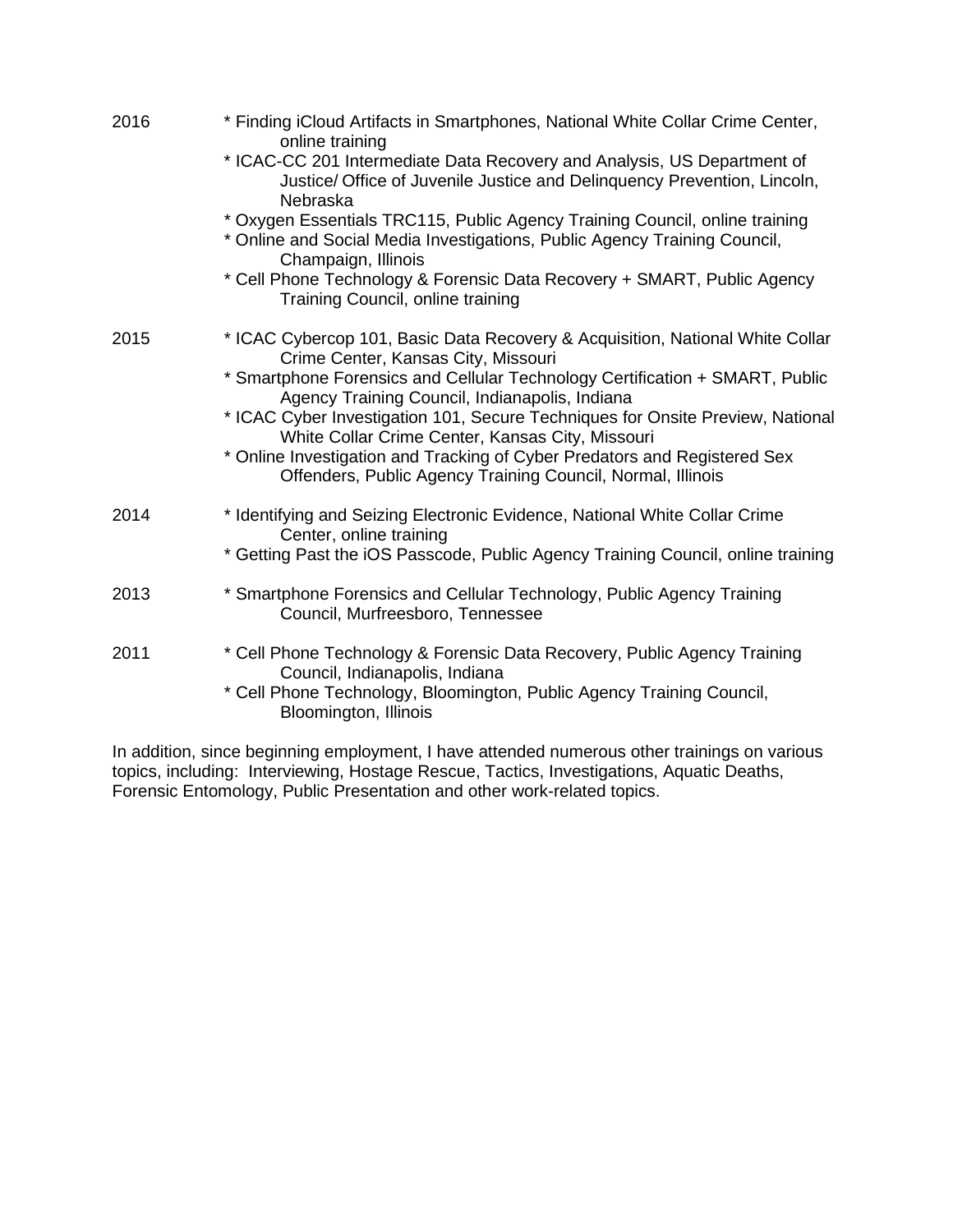## **CERTIFICATIONS**

| 2019      | IACIS Certified Mobile Device Examiner (ICMDE), International Association of<br><b>Computer Investigative Specialists (IACIS)</b>              |
|-----------|------------------------------------------------------------------------------------------------------------------------------------------------|
| 2018      | Magnet Computer Forensic Examiner (MCFE), Magnet Forensics<br>+SMART - Public Agency Training Council                                          |
| 2016      | +SMART, Public Agency Training Council<br>Lead Homicide Investigator Re-certification, State of Illinois                                       |
| 2015      | +SMART – Public Agency Training Council                                                                                                        |
| 2013      | +SMART – Public Agency Training Council                                                                                                        |
| 2011      | Certified Lead Homicide Investigator, State of Illinois<br>Cell Phone Technology and Forensic Data Recovery, Public Agency Training<br>Council |
| 1998-2010 | Certified Canine Handler, Canine Training Institute                                                                                            |
| 1997      | Certified Firearms Instructor, State of Illinois                                                                                               |
| 1995      | Certified D.A.R.E. Instructor - State of Illinois                                                                                              |
| 1994      | Certified Law Enforcement Officer – State of Illinois, ISP Academy                                                                             |

## **WORK EXPERIENCE**

| $1993 -$ Current | Deputy Sheriff, Tazewell County Sheriff's Office   |  |
|------------------|----------------------------------------------------|--|
| $2015 -$ Current | Internet Crimes Against Children Task force (ICAC) |  |
| $2011 - 2016$    | Operation Copperhead Methamphetamine Task Force    |  |
| $2010 -$ Current | Detective, Investigations Division                 |  |
| $2010 -$ Current | <b>Tazewell County Major Crimes Task Force</b>     |  |
| $2004 - 2010$    | Central Illinois Emergency Response Team (CIERT)   |  |
| $1998 - 2010$    | <b>Canine Unit</b>                                 |  |
| $1997 - 2000$    | <b>Department Firearms Instructor</b>              |  |
| $1995 - 1998$    | D.A.R.E. Instructor                                |  |